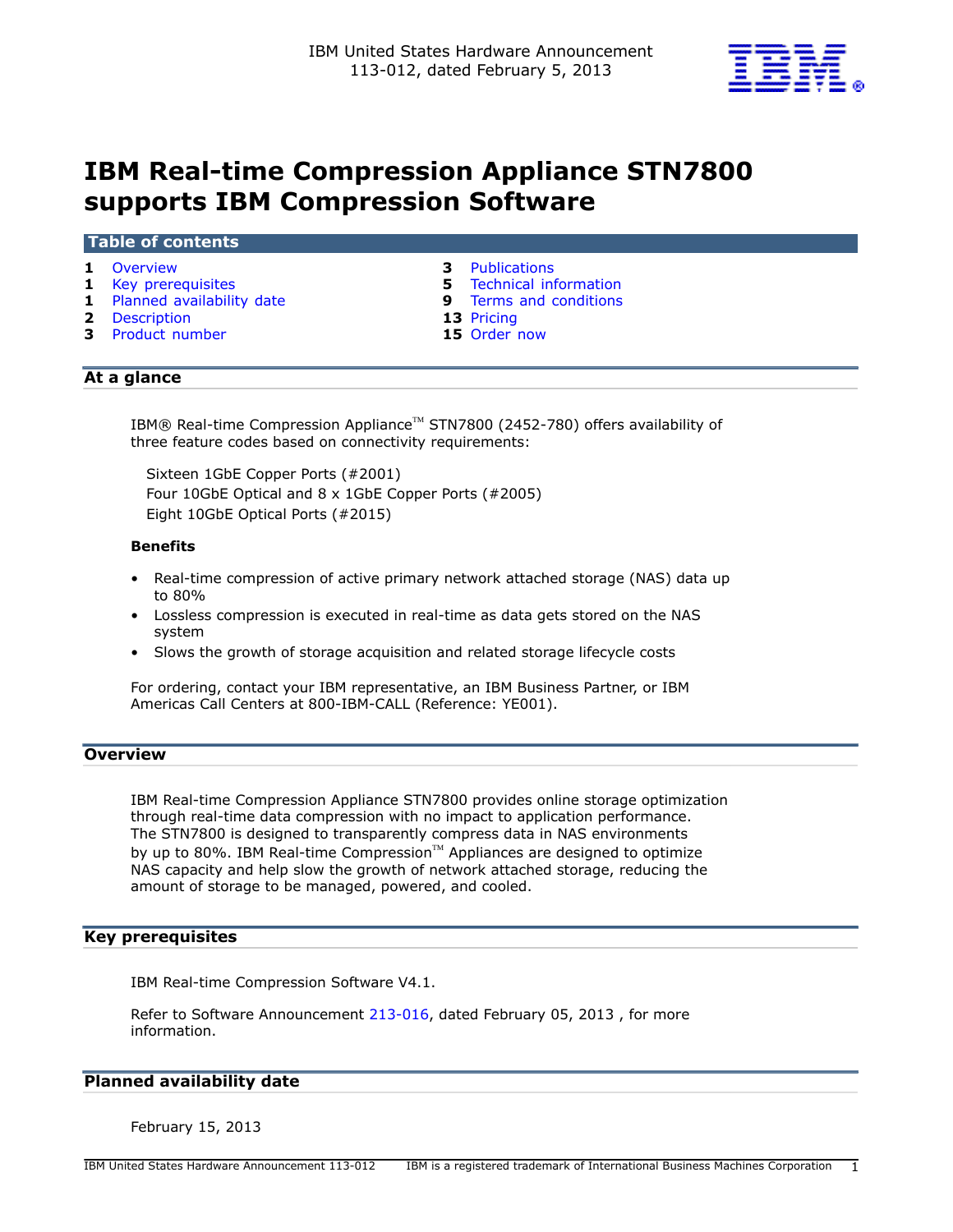### <span id="page-1-0"></span>**Description**

IBM Real-time Compression Appliances are designed to help meet the demands of rapid data growth, while enhancing storage efficiency. All IBM Real-time Compression Appliances apply IBM patented real-time data compression techniques to primary and existing storage, delivering optimization and savings throughout the entire storage lifecycle. The result is exceptional cost savings and operational and environmental efficiencies.

**Performance:** IBM Real-time Compression Appliance STN7800 sets a new level of primary storage efficiency performance capabilities. This new model supports more than twice the throughput of previous generation appliances and can reach sustained throughput of more than 2.4 GB/sec. This enables high-performance NAS environments to get the Real-time Compression benefits for all enterprise application workloads including the highest demanding performance applications.

**Random Access Compression Engine Architecture:** IBM Real-time Compression Appliance architecture is based on proven Lempel-Ziv (LZ) data compression algorithms. Real-time compression enables the IBM Real-time Compression Appliances to deliver real-time, random access, and deterministic data compression, while maintaining reliable and consistent performance.

**High availability:** IBM Real-time Compression Appliances are fully redundant components and deploy seamlessly into high-availability environments. Enhanced monitoring enables greater visibility into high availability environments.

**Note:** In mission-critical environments, it is highly recommended that two IBM Realtime Compression Appliances be installed as redundant configuration to help ensure the highest availability.

#### **Base machines include the following with IBM Real-time Compression Appliance STN7800 (2452-780):**

- Based on IBM System x3650 M4 model
- Dual Xeon E2680 8 Cores 2.70 GHz, 20 MB Cache Processors
- 96 GB RDIMM
- Dual 300 GB 10K 6 Gbps SAS Hard Drives
- DVD-ROM Optical drive
- Redundant 900W AC power supplies
- One 3 m Blue Cat5e cable
- One 3.7 m RS-232 cable
- Two C13-C14 PDU power cords

#### **Accessibility by people with disabilities**

A US Section 508 Voluntary Product Accessibility Template (VPAT) containing details on accessibility compliance can be requested at

[http://www.ibm.com/able/product\\_accessibility/index.html](http://www.ibm.com/able/product_accessibility/index.html)

## **Section 508 of the US Rehabilitation Act**

A US Section 508 Voluntary Product Accessibility Template (VPAT) containing details on accessibility compliance can be requested at

[http://www.ibm.com/able/product\\_accessibility/index.html](http://www.ibm.com/able/product_accessibility/index.html)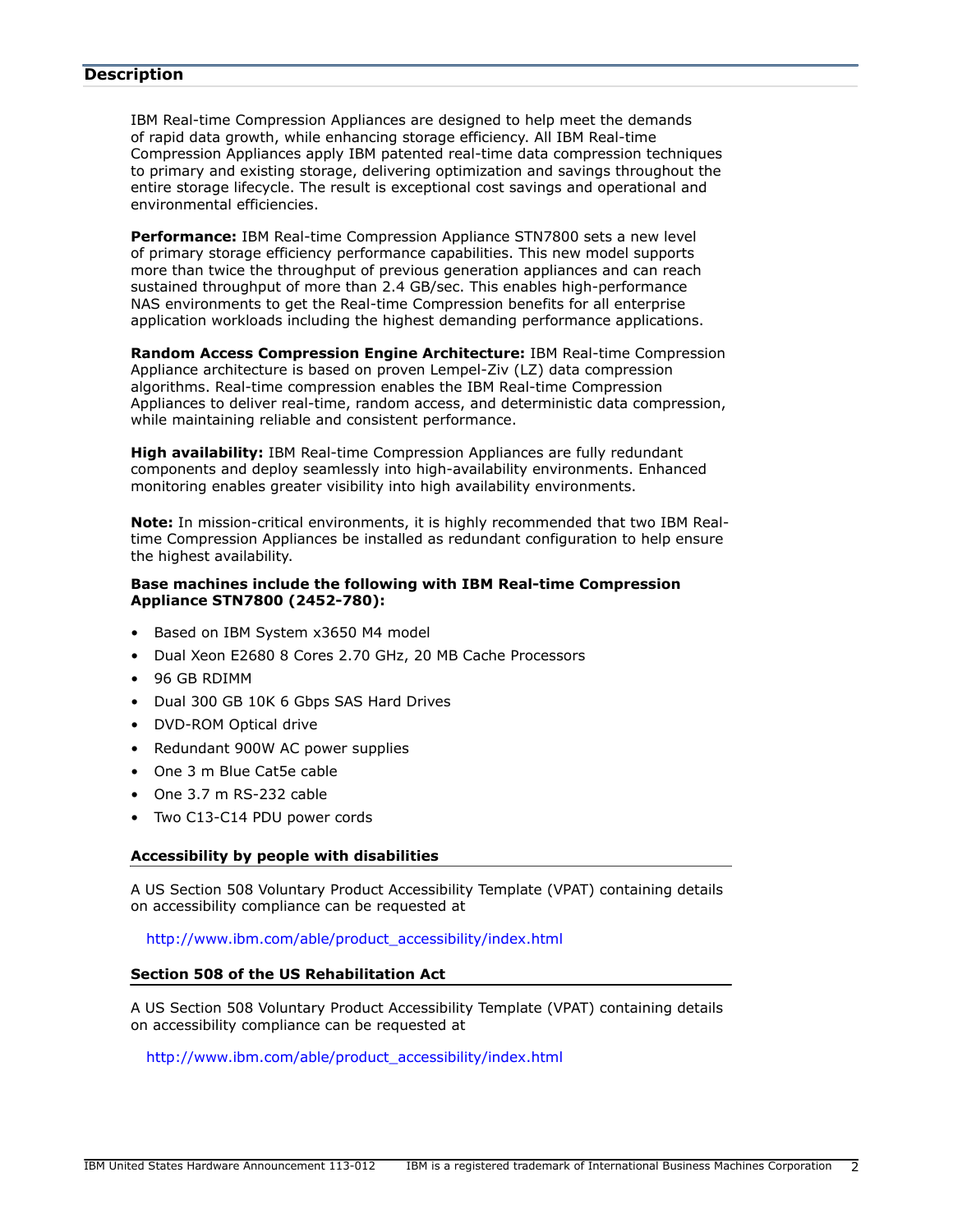#### <span id="page-2-1"></span>**Product number**

| Description                                                                      | Machine              | Model             | Feature              |
|----------------------------------------------------------------------------------|----------------------|-------------------|----------------------|
| IBM Real-time Compression<br>Appliance STN7800                                   | 2452                 | 780               |                      |
| Features                                                                         |                      |                   |                      |
| 16x1GbE Copper Ports<br>4x10GbE Optical and 8x1GbE<br>Copper Ports               | 2452<br>2452         | 780<br>780        | 2001<br>2005         |
| 8x10GbE Optical Ports<br>3m Green Cat5e Ethernet Cable<br>5m LC-LC Optical Cable | 2452<br>2452<br>2452 | 780<br>780<br>780 | 2015<br>3003<br>3705 |

# **Additional information**

#### **Feature descriptions**

#### *16x1GbE Copper Ports (#2001)*

This feature provides 16 1GbE Copper ports.

## *4x10GbE Optical and 8x1GbE Copper Ports (#2005)*

This feature provides 4 10GbE Optical ports and 8 1GbE Copper ports.

#### *8x10GbE Optical Ports (#2015)*

This feature provides 8 10GbE Optical ports.

## *3m Green Cat5e Ethernet Cable (#3003)*

This feature provides one 3-meter Green Cat5e cable with RJ-45 connectors for 1 Gb Ethernet connection.

## *5m LC-LC Optical Cable (#3705)*

This feature provides one 5-meter LC-LC Optical cable for 10 Gb Ethernet connections.

#### **Business Partner information**

If you are a Direct Reseller - System Reseller acquiring products from IBM , you may link directly to Business Partner information for this announcement. A PartnerWorld® ID and password are required (use IBM ID).

<https://www.ibm.com/partnerworld/mem/sla.jsp?num=113-012>

# <span id="page-2-0"></span>**Publications**

Publications are shipped in hardcopy, on the Documentation CD, or both with the Real-time Compression Appliance hardware. The hardcopy documents are also available in Adobe $TM$  Acrobat PDF format on the CD and available for browsing or printing. The Documentation CD and select documents are available as no-charge downloadable files from the IBM Publications Center website.

The following publications are shipped as hardcopy with the product: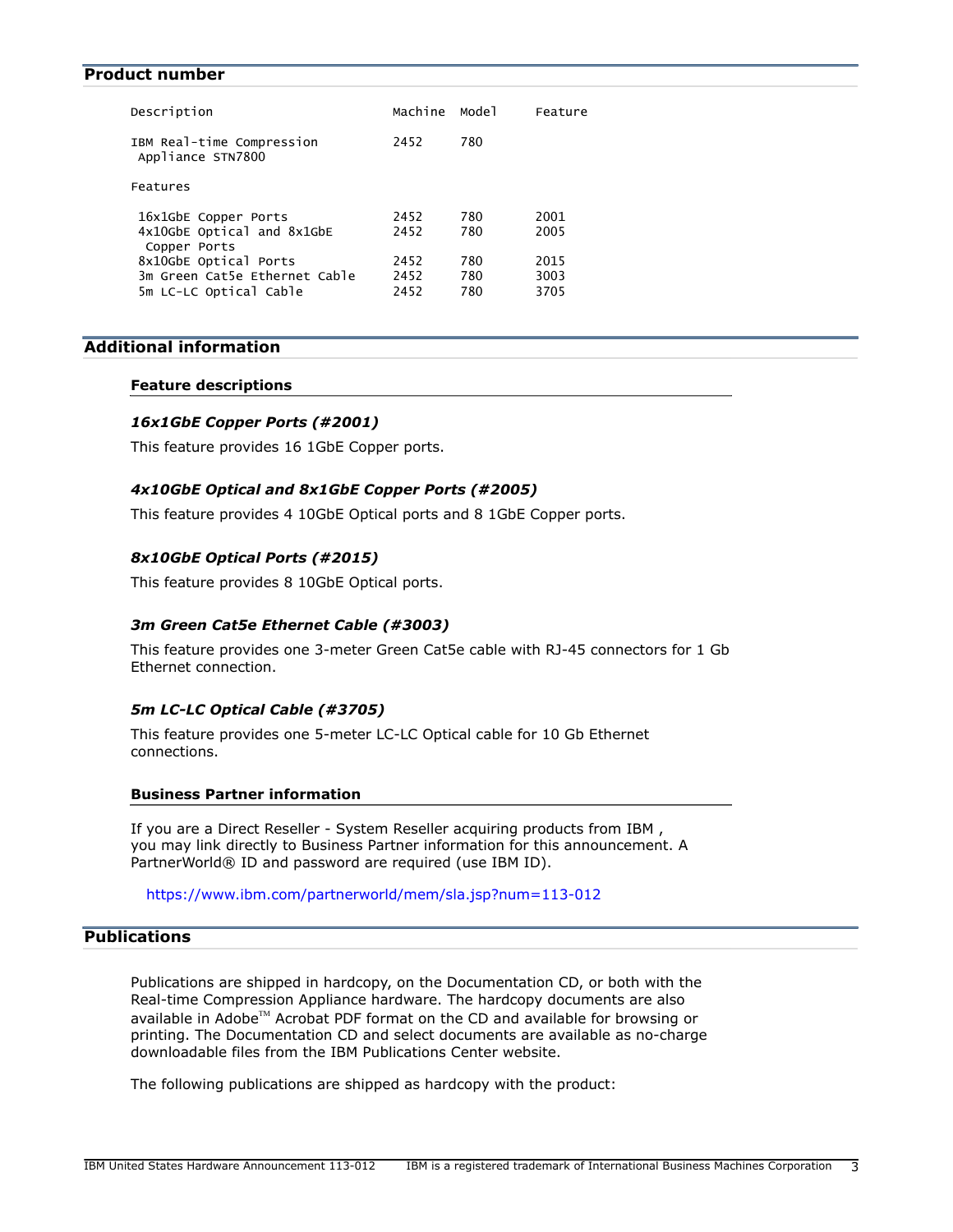| Title                                                                                                                                                                                                        | Order<br>number                                                          |
|--------------------------------------------------------------------------------------------------------------------------------------------------------------------------------------------------------------|--------------------------------------------------------------------------|
| RtCA Documentation CD<br>RtCA Installation and Planning Guide<br>IBM Statement of Limited Warranty<br>International Agreement for Acquisition<br>of Software Maintenance                                     | LCD8-1715<br>GI13-1221<br>GI13-1222<br>Z125-6011                         |
| International Program License Agreement<br>RtCA Software License Information<br>Licenses and Attributions Document<br>License Agreement for Machine Code<br>Croatia WEEE flyer<br>IBM Systems Safety Notices | Z125-3301<br>$GC27 - 3908$<br>Z125-5589<br>Z125-5468<br>N/A<br>G229-9054 |

The hardcopy documents are also in PDF format on the Documentation CD. The CD also has the following documents:

| Title                                 | Order<br>number |
|---------------------------------------|-----------------|
| RtCA Administration Guide             | N/A             |
| RtCA CLI Command Reference            | N/A             |
| RtCA Software Notices and Information |                 |
| IBM Systems Environmental Notices and | Z125-5823       |
| User Guide                            |                 |
| IBM Safety Information                | N/A             |
| IBM System x3650 M4 (7915)            | N/A             |
| Problem Determination and             |                 |
| Service Guide                         |                 |
| Rack Installation Instructions for    | N/A             |
| IBM Gen-II Slides Kit                 |                 |
|                                       |                 |

Additional publications are not available for order.

## **Services**

#### **Global Technology Services**

IBM services include business consulting, outsourcing, hosting services, applications, and other technology management.

These services help you learn about, plan, install, manage, or optimize your IT infrastructure to be an On Demand Business. They can help you integrate your highspeed networks, storage systems, application servers, wireless protocols, and an array of platforms, middleware, and communications software for IBM and many non-IBM offerings. IBM is your one-stop shop for IT support needs.

For details on available services, contact your IBM representative or visit

<http://www.ibm.com/services/>

For details on available IBM Business Continuity and Recovery Services, contact your IBM representative or visit

<http://www.ibm.com/services/continuity>

For details on education offerings related to specific products, visit

<http://www.ibm.com/services/learning/index.html>

Select your country, and then select the product as the category.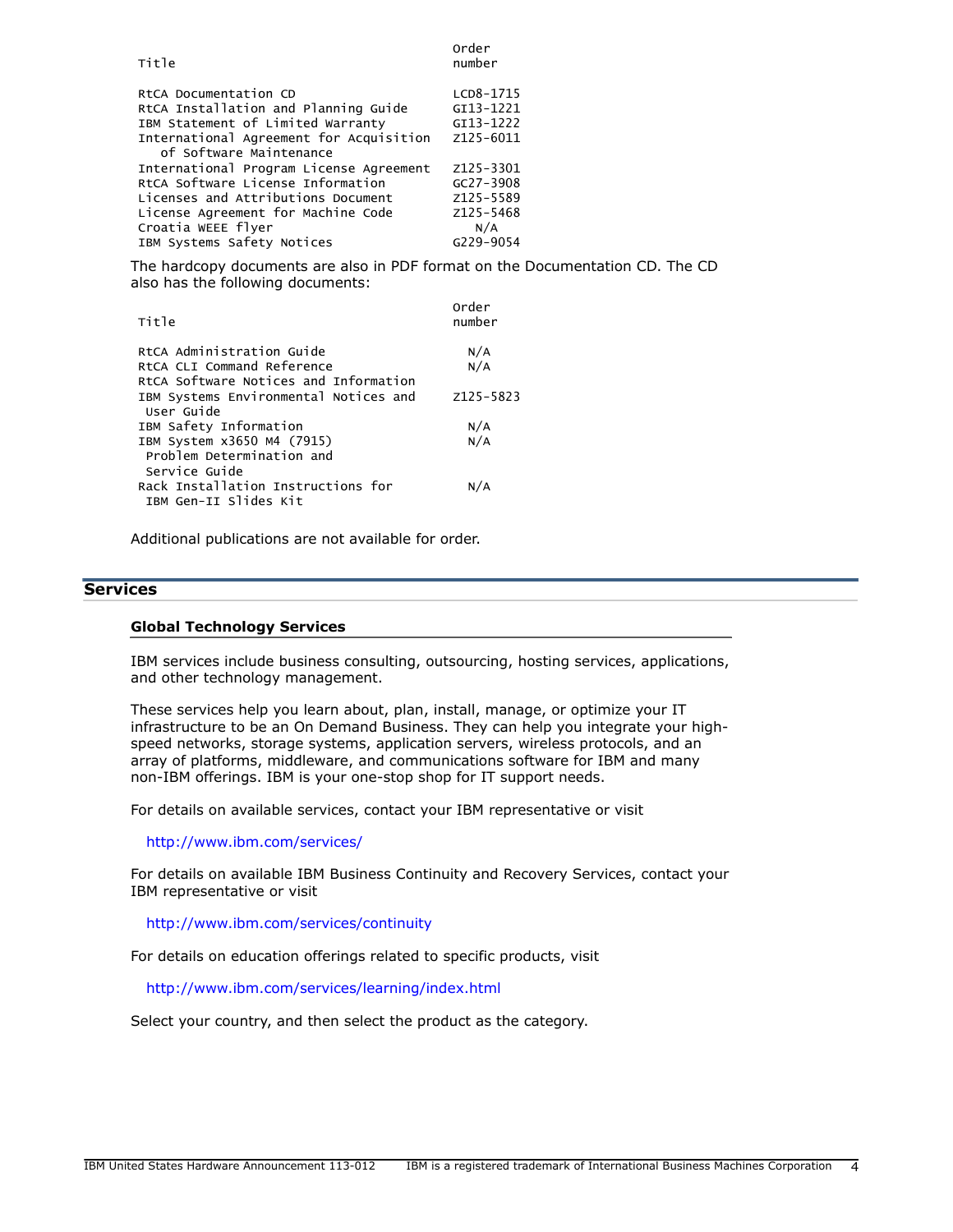## <span id="page-4-0"></span>**Specified operating environment**

## *Physical specifications*

- Width: 445.0 mm (17.5 in)
- Depth: 746.0 mm (29.4 in)
- Height: 86.5 mm (3.4 in)
- Weight:
	- Minimum configuration: 25 kg (55 lb)
	- Maximum configuration: 30 kg (65 lb)

To assure installability and serviceability in non-IBM industry-standard racks, review the installation planning information for any product-specific installation requirements.

## *Operating environment*

Air temperature:

- Server on:  $5^{\circ}$  to 40° degrees C (41° to 104° degrees F): altitude: 0 to 915 m (3,000 ft) for 60W to 95W processor models
- Server on:  $10^{\circ}$  to 35° degrees C (50° to 95° degrees F): altitude: 0 to 915 m (3,000 ft) for 115W to 135W processor models
- Server off: 5° to 45° degrees C (41° to 113° degrees F)
- Shipment: -40° C to  $60^{\circ}$  C (-40° F to  $140^{\circ}$  F)

## Humidity:

- For 115W to 130W processors/135W processor models:
	- Server on: 20% to 80%, maximum dew point 21° C, maximum rate of change 5° C/hr
	- Server off: 8% to 80%, maximum dew point 27° C

## Electrical:

- Models with 900 W power supplies:
	- 100 to 127 (nominal) V ac; 50 Hz or 60 Hz; 10 A
	- 200 to 240 (nominal) V ac; 50 Hz or 60 Hz; 5 A
	- Input kilovolt-amperes (kVA) (approximately):
		- -- Minimum configuration: 0.15 kVA
		- -- Maximum configuration: 1.02 kVA
- Models with 750 W ac power supplies:
	- 100 to 127 (nominal) V ac; 50 Hz or 60 Hz; 8.9 A
	- 200 to 240 (nominal) V ac; 50 Hz or 60 Hz; 4.5 A
	- Input kilovolt-amperes (kVA) (approximately):
		- -- Minimum configuration: 0.15 kVA
		- -- Maximum configuration: 0.9 kVA
- Models with 550 W power supplies:
	- 100 to 127 (nominal) V ac; 50 Hz or 60 Hz; 6.5 A
	- 200 to 240 (nominal) V ac; 50 Hz or 60 Hz; 3.3 A
	- Input kilovolt-amperes (kVA) (approximately):
		- -- Minimum configuration: 0.16 kVA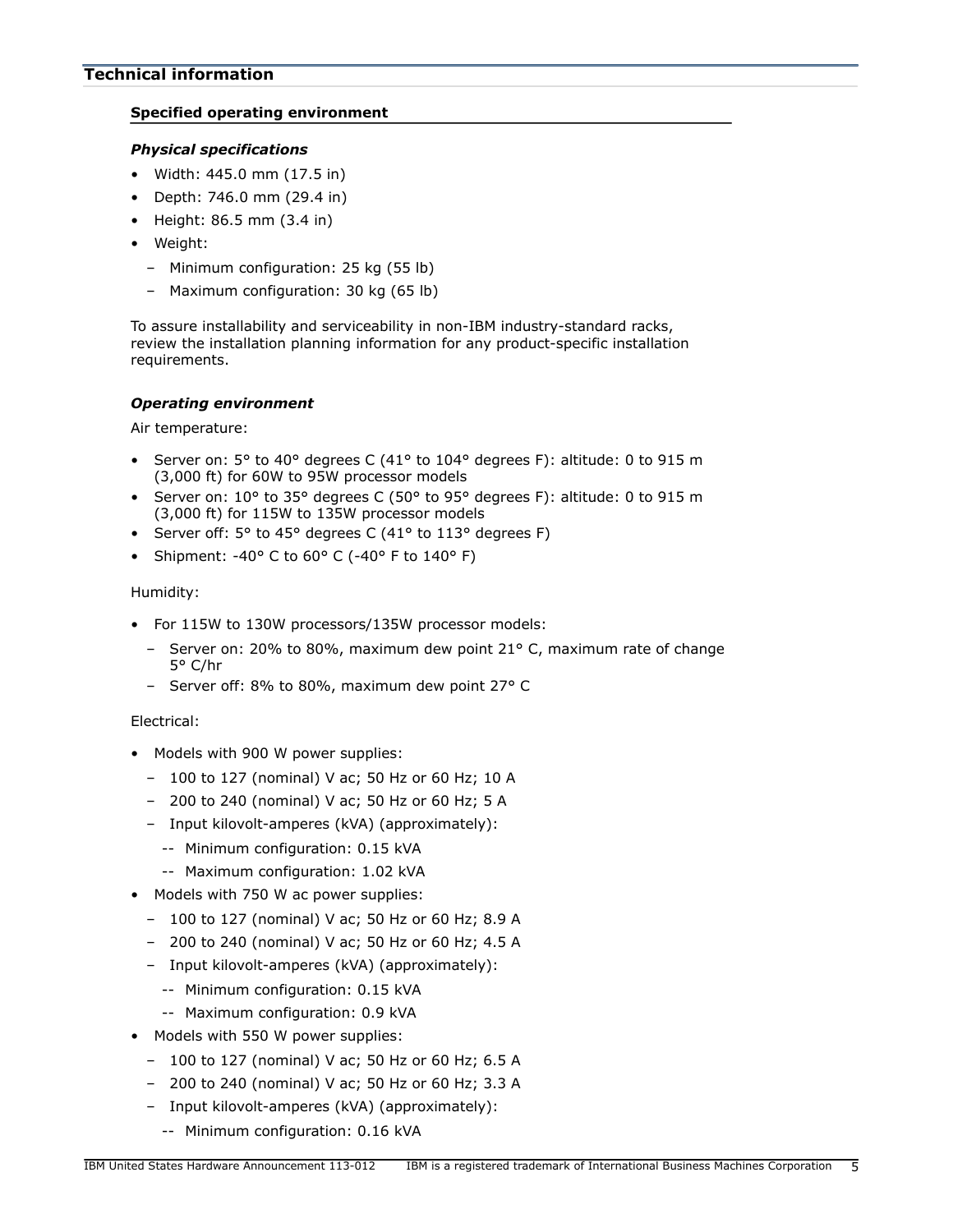-- Maximum configuration: 0.66 kVA

#### BTU output:

- Minimum configuration: 525 Btu/hr (123 watts)
- Maximum configuration: 3480 Btu/hr (1020 watts)

Noise level:

- 6.6 bels (operating)
- 6.4 bels (idle)

Yes

#### *Homologation*

This product is certified only in the following countries for connection to interfaces of public telecommunications networks:

Albania Algeria Andorra Angola Anguilla Antigua and Barbuda Argentina Armenia Aruba Australia Bahamas (The) Bahrain Bangladesh Barbados Belize Benin Bermuda Bolivia Bosnia and Herzegovina Botswana Brazil British Virgin Islands Brunei Burkina Faso Burundi Cameroon Canada Cape Verde Cayman Islands Central African Republic Chad Chile China Colombia Congo, Democratic Republic of the Costa Rica Cote d'Ivoire Croatia Dominica Dominican Republic Ecuador EEA+ Egypt El Salvador Equatorial Guinea Eritrea Ethiopia Fiji French Polynesia Gabon Gambia (The)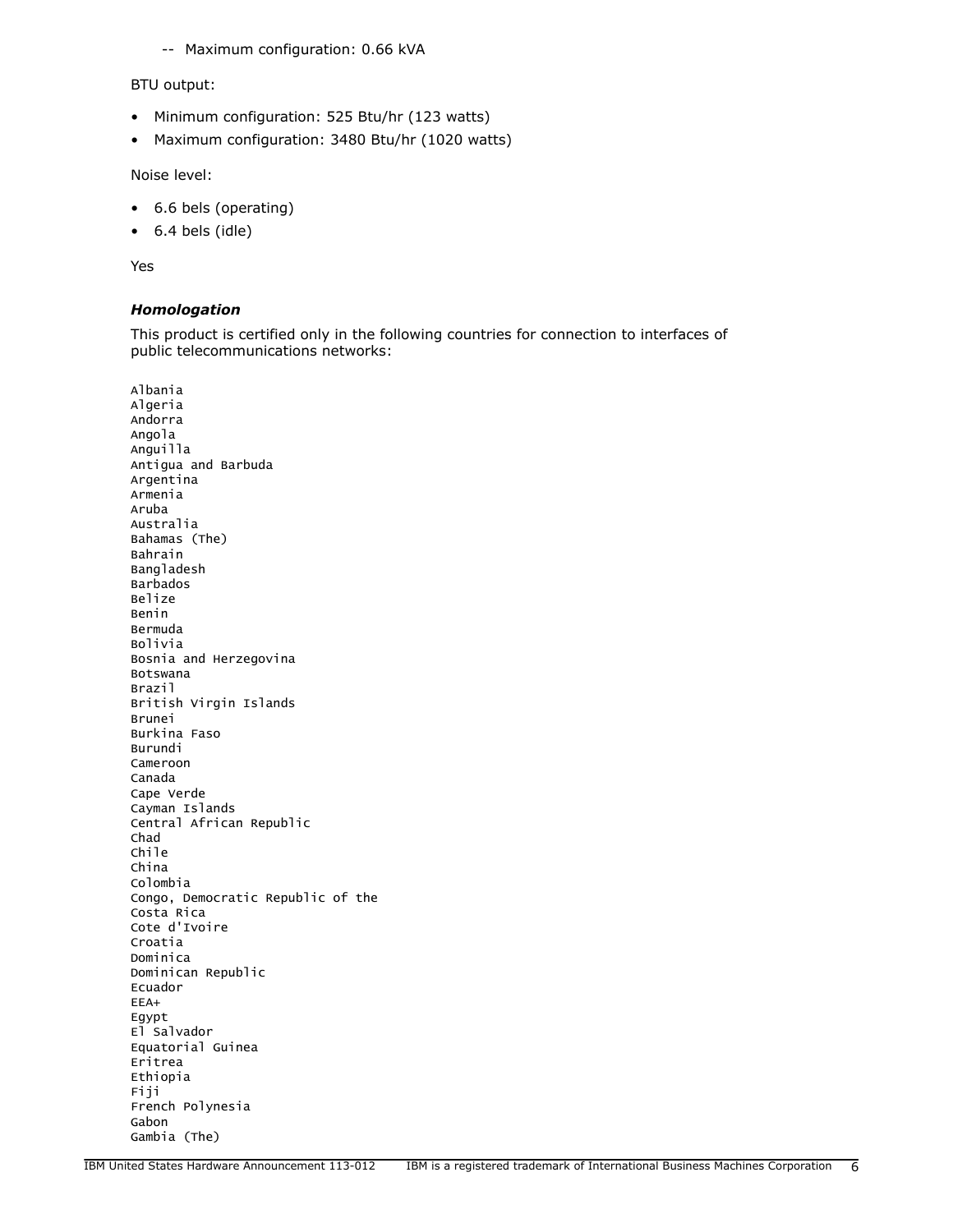Georgia Ghana Gibraltar Greenland Grenada Guatemala Guernsey Guinea-Bissau Guyana Haiti Honduras Hong Kong (Territory of China) India Indonesia Isle of Man Israel Jamaica Japan Jersey Jordan Kenya Korea, South Kuwait Lebanon Lesotho Macau (China) Macedonia Madagascar Malawi Malaysia Mali Mauritius Mexico Moldavia Montenegro Monaco Montserrat Morocco / Western Sahara Mozambique Namibia Nepal Netherlands Antilles New Caledonia New Zealand Nicaragua Niger Nigeria Oman Pakistan Panama Paraguay Peru Philippines Qatar Russia Rwanda Saint Kitts and Nevis Saint Lucia Saint Pierre and Miquelon Saint Vincent and the Grenadines Saudi Arabia Serbia Seychelles Singapore South Africa Sri Lanka Suriname Swaziland Taiwan Tanzania Thailand Togo Trinidad and Tobago Tunisia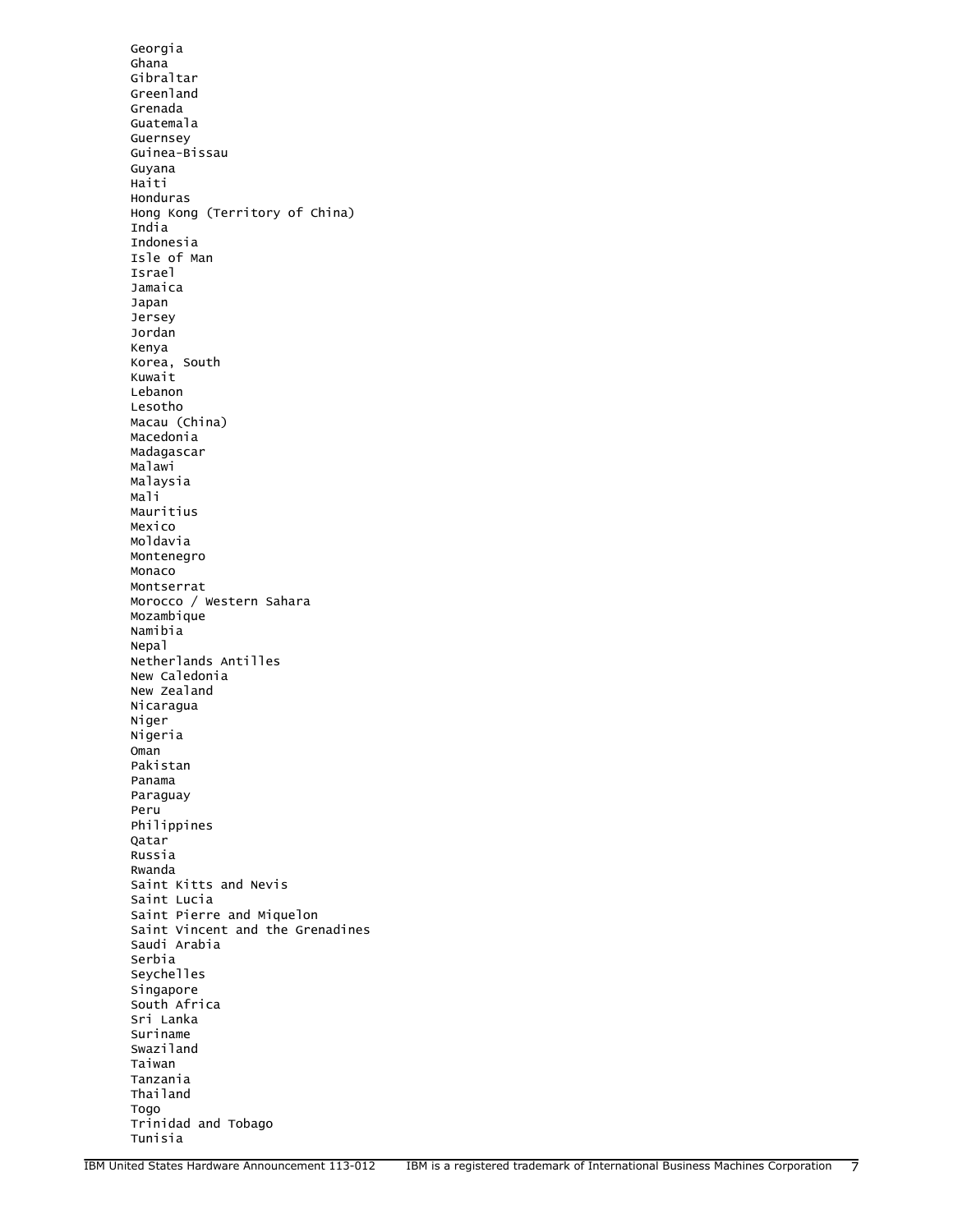Turkey Turks and Caicos Islands Uganda Ukraine United Arab Emirates USA+ Uruguay Venezuela Vietnam Zambia Zimbabwe

In other countries, further certification may be required by law prior to making any such connection. Contact an IBM representative or reseller for any questions. In some countries, the availability of the product may depend on the availability of the relevant national regulatory certificates.

## *Hardware requirements*

IBM Real-time Compression Appliance hardware (2452-780) must be installed in a standard 19-inch rack using the rack mounting hardware provided with the machine.

#### *Software requirements*

Minimum software requirement:

IBM Real-time Compression Appliance Software V4.1

## **Planning information**

#### *Customer responsibilities*

The IBM Real-time Compression Appliance is a customer install machine but requires that a minimum of two days of Implementation Services be ordered with each system ordered. IBM Real-time Compression Appliance Implementation Services are available from GTS Lab Services. Please contact your IBM sales representative to verify that this requirement is met.

Following good safety practice, IBM recommends that three or more persons install this product.

Physical configuration and installation planning for the 2452 is a customer responsibility. Information about physical configuration and installation requirements, including equipment, site, and power requirements, can be found in the *IBM Real-time Compression Appliances Installation and Planning Guide - GI13-1221* .

You are responsible for downloading or obtaining from IBM , and installing designated Machine Code (microcode, basic input/output system code (called BIOS), utility programs, device drivers, and diagnostics delivered with an IBM machine) and other software updates in a timely manner from an IBM Internet website or from other electronic media, and following the instructions that IBM provides. You may request IBM to install Machine Code changes; however, you may be charged for that service.

#### *Cable orders*

No cables required.

#### *Installability*

Estimated time to unpack an IBM Real-time Compression Appliance and install it in the rack is two hours.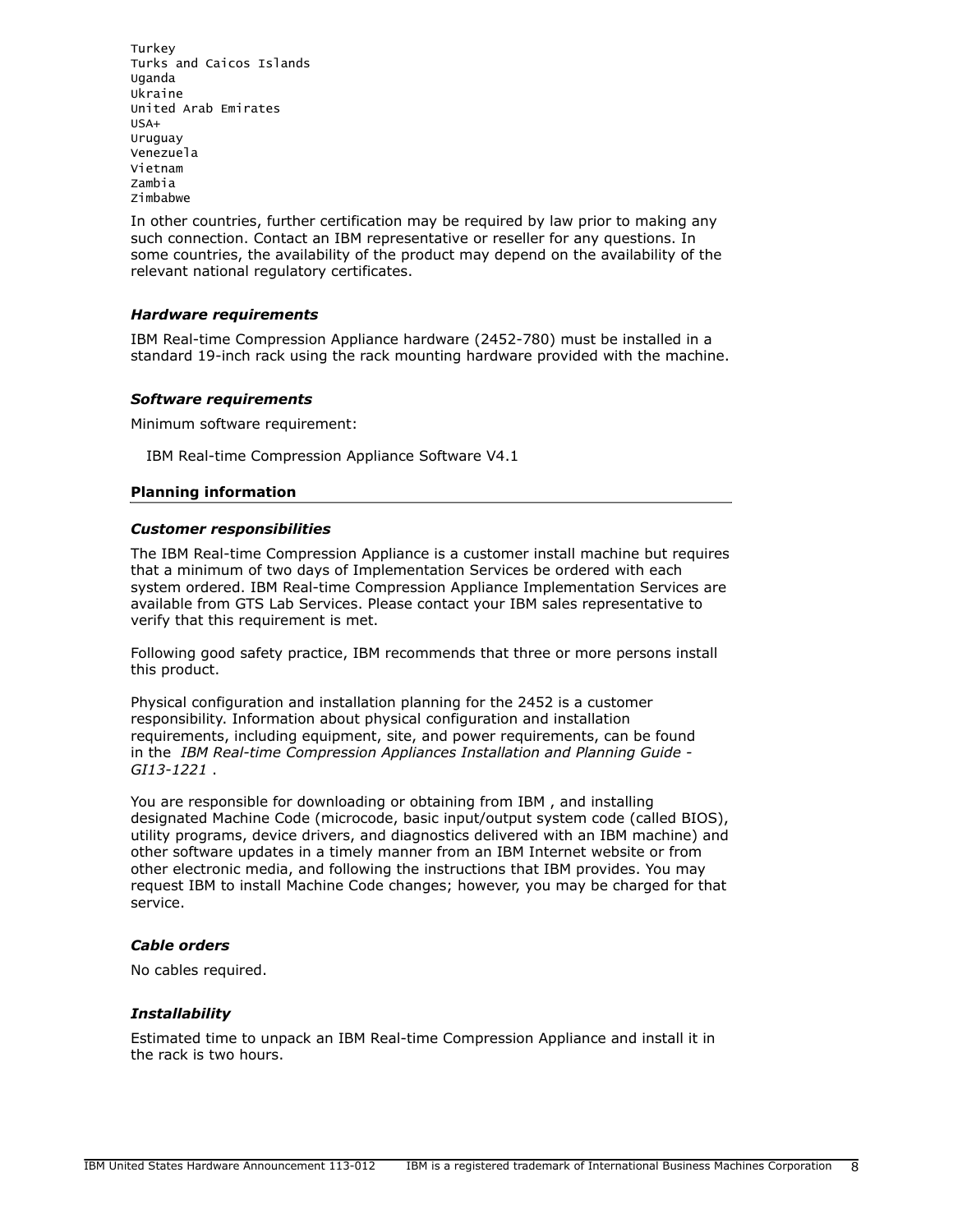## *Supplies*

**For users:** IBM (product name) can be purchased through the dealers around the world.

To request a list of dealers in your area, call (fulfillment company; Lexmark, Priority Fulfillment Services, AP Support Services) at (telephone number - see above paragraph for the appropriate answer for the right fulfillment company and telephone number by country).

**For remarketers:** Remarketers can purchase IBM printer supplies through Wholesale Distributors and through fulfillment companies around the world. More information can be obtained by sending your request to the IBM Printer Supplies email address at ibmprint@us.ibm.com. Remarketers can also contact IBM's fulfillment companies directly. Fulfillment companies vary depending upon which products are being sold.

IBM production printer supplies as well as legacy printer supplies (announced prior to June of 1994) can be purchased through dealers. Dealers who are interested in purchasing these IBM printer supplies for resale can call Lexmark at 800-292-5885.

Customers who are interested in purchasing IBM network printer supplies or other workgroup printer supplies can order these products through dealers. Remarketers in Asia Pacific, Latin America, Mexico, and South America can call 888-IBM-PRINT (426-7746) for more information on becoming a dealer through Priority Fulfillment Services, IBM's contracted fulfillment company for these geographies. Remarketers who are interested in reselling these supplies in Europe, the Middle East, and Africa can call Asia Pacific Support Services at +011 31-433-502-766 for more information.

Remarketers in the United States who are interested in selling IBM printer supplies can obtain sales and marketing support by calling Global Marketing Services at 800-646-8028.

**For users and remarketers ( IBM tape supplies):** IBM (product name) supplies can be ordered directly through AAS using (enter appropriate machine type/feature code).

IBM (product name) supplies can be also purchased through Priority Fulfillment Services and its distribution channel in North America, Latin America, and Asia Pacific. These (product name) supplies can be purchased through Forex Telegistics BV and its distribution channel in Europe, the Middle East, and Africa.

For information about Priority Fulfillment Services distribution channels, call 1-888- IBM Media in the US and Canada or visit

<http://www.ibm.com/storage/media>

#### **Security, auditability, and control**

This product uses the security and auditability features of host hardware, host software, or application software to which it is attached.

The customer is responsible for evaluation, selection, and implementation of security features, administrative procedures, and appropriate controls in application systems and communications facilities.

# <span id="page-8-0"></span>**Terms and conditions**

#### *IBM Global Financing*

Yes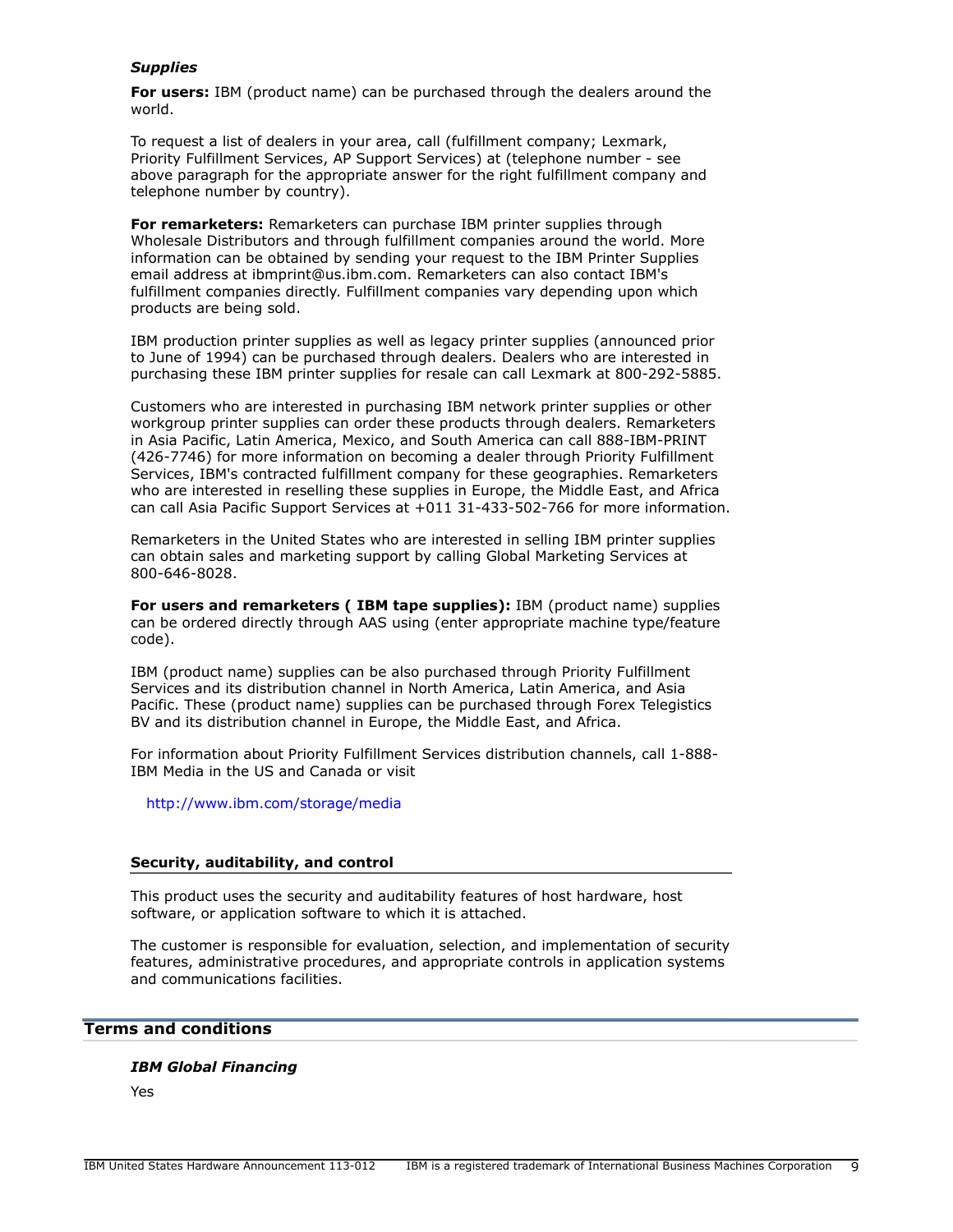#### *Warranty period*

One year

An IBM part or feature installed during the initial installation of an IBM machine is subject to a full warranty effective on the date of installation of the machine. An IBM part or feature that replaces a previously installed part or feature assumes the remainder of the warranty period for the replaced part or feature. An IBM part or feature added to a machine without replacing a previously installed part or feature is subject to a full warranty effective on its date of installation. Unless specified otherwise, the warranty period, type of warranty service, and service level of a part or feature are the same as those for the machine in which it is installed.

## <span id="page-9-0"></span>*Warranty service*

If required, IBM provides repair or exchange service depending on the types of warranty service specified for the machine. IBM will attempt to resolve your problem over the telephone, or electronically via an IBM website. Certain machines contain remote support capabilities for direct problem reporting, remote problem determination, and resolution with IBM . You must follow the problem determination and resolution procedures that IBM specifies. Following problem determination, if IBM determines on-site service is required, scheduling of service will depend upon the time of your call, machine technology and redundancy, and availability of parts. If applicable to your product, parts considered Customer Replaceable Units (CRUs) will be provided as part of the machine's standard warranty service.

Service levels are response-time objectives and are not guaranteed. The specified level of warranty service may not be available in all worldwide locations. Additional charges may apply outside IBM's normal service area. Contact your local IBM representative or your reseller for country-specific and location-specific information.

## *CRU Service*

IBM provides replacement CRUs to you for you to install. CRU information and replacement instructions are shipped with your machine and are available from IBM upon your request. CRUs are designated as being either a Tier 1 (mandatory) or a Tier 2 (optional) CRU.

## *Tier 1 (mandatory) CRU*

Installation of Tier 1 CRUs, as specified in this announcement, is your responsibility. If IBM installs a Tier 1 CRU at your request, you will be charged for the installation.

## *Tier 2 (optional) CRU*

You may install a Tier 2 CRU yourself or request IBM to install it, at no additional charge.

Based upon availability, CRUs will be shipped for next business day (NBD) delivery. IBM specifies, in the materials shipped with a replacement CRU, whether a defective CRU must be returned to IBM . When return is required, return instructions and a container are shipped with the replacement CRU. You may be charged for the replacement CRU if IBM does not receive the defective CRU within 15 days of your receipt of the replacement.

The following parts have been designated as Tier 1 CRUs:

- AC power cord
- AC power supply
- Disk drive
- Cables
- Fans
- Wrap plug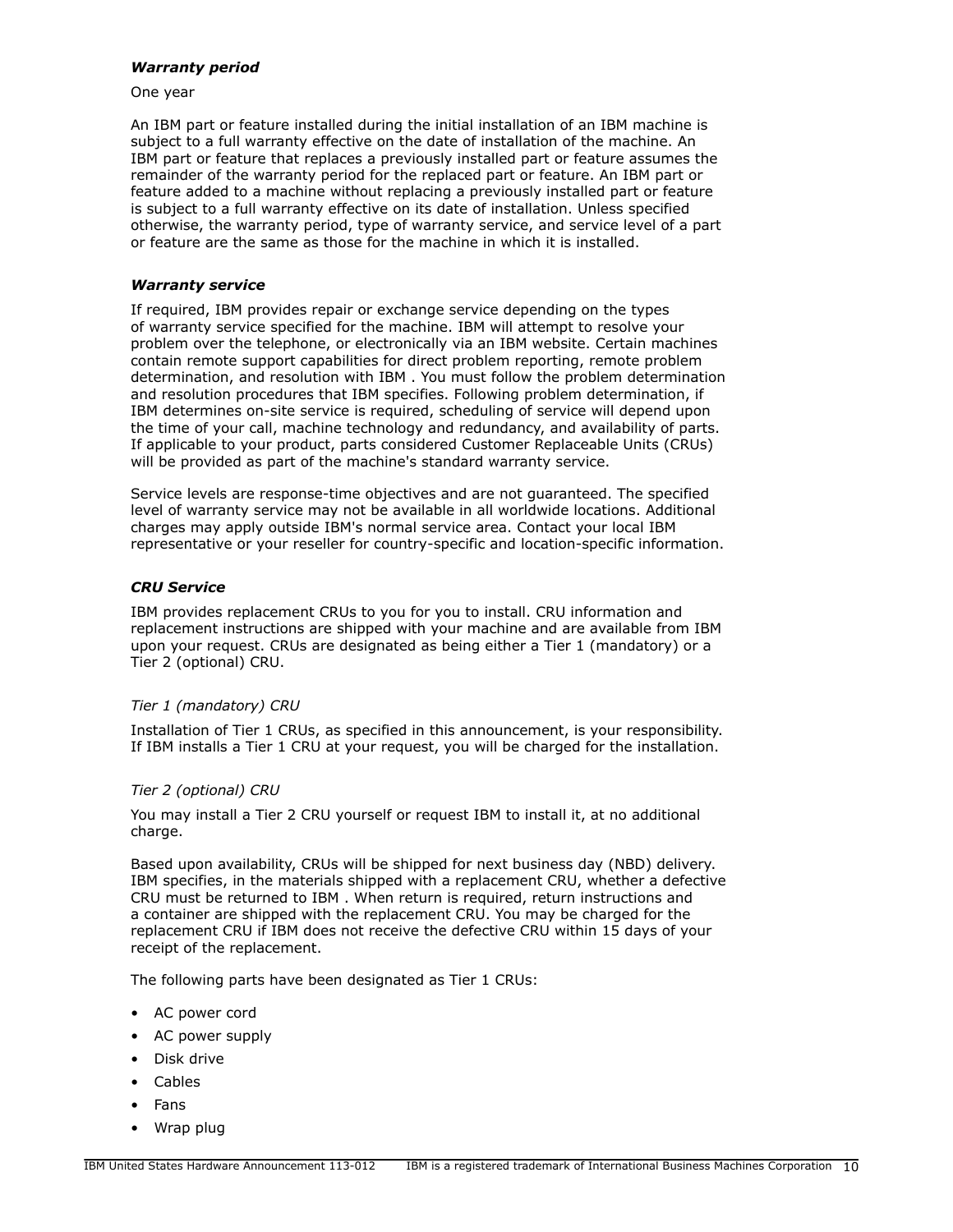- Air Baffle
- Fan Cage
- **Cover**
- Op Panel

## *CRU and On-site Service*

At IBM's discretion, you will receive specified CRU service, or IBM will repair the failing machine at your location and verify its operation. You must provide a suitable working area to allow disassembly and reassembly of the IBM machine. The area must be clean, well lit, and suitable for the purpose.

Service level is:

• 9 hours per day, Monday through Friday, excluding holidays, next business day response. Calls must be received by 5:00 p.m. local time in order to qualify for next business day response.

## **Warranty service upgrades**

During the warranty period, warranty service upgrades provide an enhanced level of On-site Service for an additional charge. Service levels are response-time objectives and are not guaranteed. Refer to the [Warranty service](#page-9-0) section for additional details.

IBM will attempt to resolve your problem over the telephone or electronically by access to an IBM website. Certain machines contain remote support capabilities for direct problem reporting, remote problem determination, and resolution with IBM . You must follow the problem determination and resolution procedures that IBM specifies. Following problem determination, if IBM determines on-site service is required, scheduling of service will depend upon the time of your call, machine technology and redundancy, and availability of parts.

#### **Maintenance service options**

## *CRU and On-site Service*

At IBM's discretion you will receive CRU service or IBM will repair the failing machine at your location and verify its operation. You must provide a suitable working area to allow disassembly and reassembly of the IBM machine. The area must be clean, well lit, and suitable for the purpose. The following on-site response-time objectives are available as warranty service upgrades for your machine. Available offerings are:

- 9 hours per day, Monday through Friday, excluding holidays, 4 hour average, same business day response
- 24 hours per day, 7 days a week, 4 hour average response
- 24 hours per day, 7 days a week, 2 hour average response

Customer Replaceable Units (CRUs) may be provided as part of the machine's standard warranty CRU Service except that you may install a CRU yourself or request IBM installation, at no additional charge, under one of the On-site Service levels specified above. For additional information on the CRU Service, see the warranty information.

## **Maintenance services**

If required, IBM provides repair or exchange service depending on the types of maintenance service specified for the machine. IBM will attempt to resolve your problem over the telephone or electronically, via an IBM website. Certain machines contain remote support capabilities for direct problem reporting, remote problem determination, and resolution with IBM . You must follow the problem determination and resolution procedures that IBM specifies. Following problem determination, if IBM determines on-site service is required, scheduling of service will depend upon the time of your call, machine technology and redundancy, and availability of parts. Service levels are response-time objectives and are not guaranteed.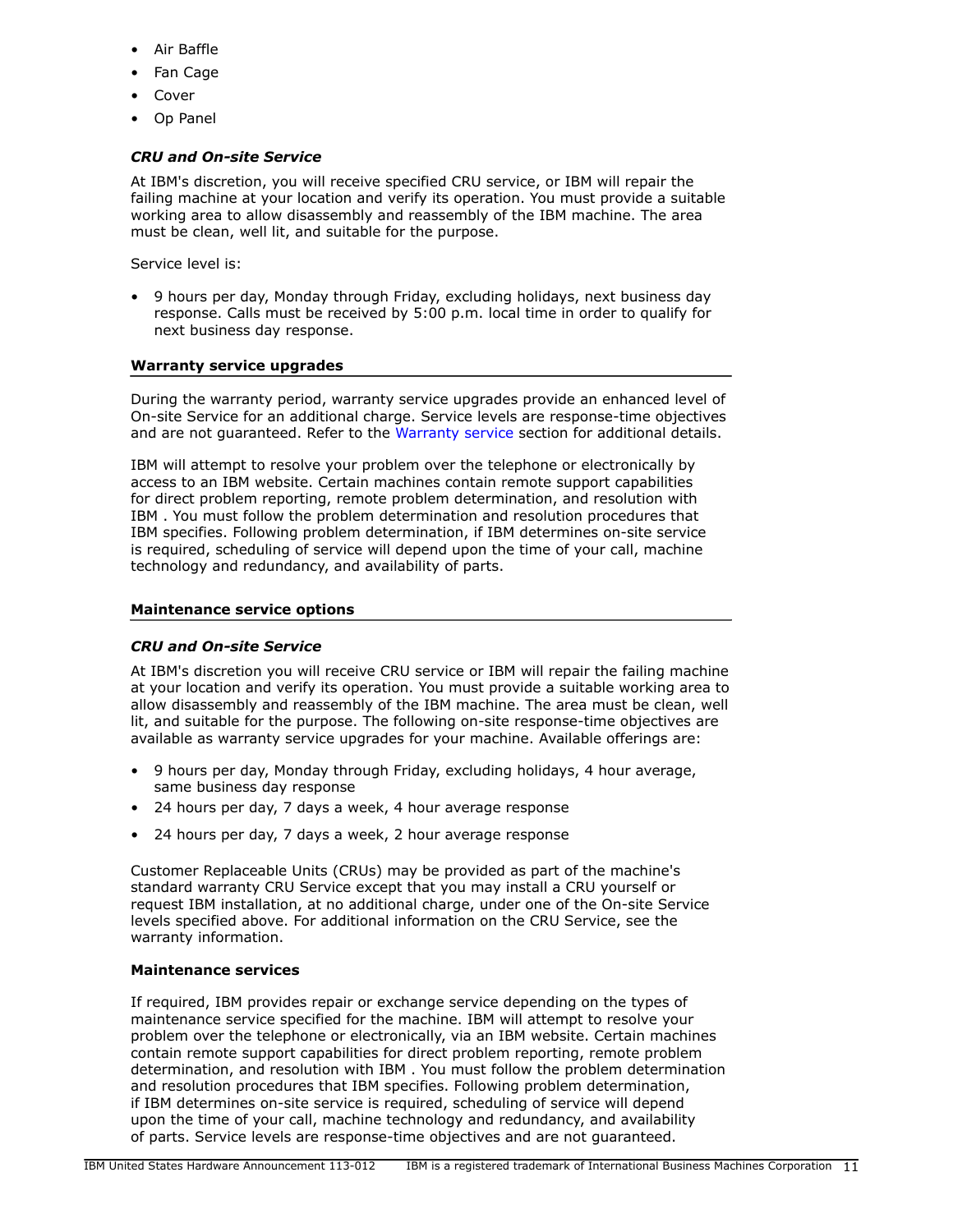The specified level of maintenance service may not be available in all worldwide locations. Additional charges may apply outside IBM's normal service area. Contact your local IBM representative or your reseller for country-specific and locationspecific information. The following service selections are available as maintenance options for your machine type.

#### *On-site Service*

IBM will repair the failing machine at your location and verify its operation. You must provide a suitable working area to allow disassembly and reassembly of the IBM machine. The area must be clean, well lit, and suitable for the purpose.

Service levels are:

- 9 hours per day, Monday through Friday, excluding holidays, 4 hour average, same business day
- 24 hours per day, 7 days a week, 4 hour average response
- 24 hours per day, 7 days a week, 2 hour average response

# *Customer Replaceable Unit (CRU) Service*

If your problem can be resolved with a CRU (for example, keyboard, mouse, speaker, memory, or hard disk drive), and depending upon the maintenance service offerings in your geography, IBM will ship the replacement CRU to you for you to install. CRU information and replacement instructions are shipped with your machine and are available from IBM upon your request.

Based upon availability, CRUs will be shipped for next business day delivery. IBM specifies, in the materials shipped with a replacement CRU, whether a defective CRU must be returned to IBM . When return is required, 1) return instructions and a container are shipped with the replacement CRU, and 2) you may be charged for the replacement CRU if IBM does not receive the defective CRU within 15 days of your receipt of the replacement.

CRUs may be provided as part of the machine's standard maintenance service except that you may install a CRU yourself or request IBM installation, at no additional charge, under one of the On-site Service levels specified above.

#### **Warranty service upgrades**

#### *Usage plan machine*

No

## *IBM hourly service rate classification*

One

When a type of service involves the exchange of a machine part, the replacement may not be new, but will be in good working order.

## *Field-installable features*

Yes

#### *Model conversions*

No

#### *Machine installation*

Customer setup. Customers are responsible for installation according to the instructions IBM provides with the machine.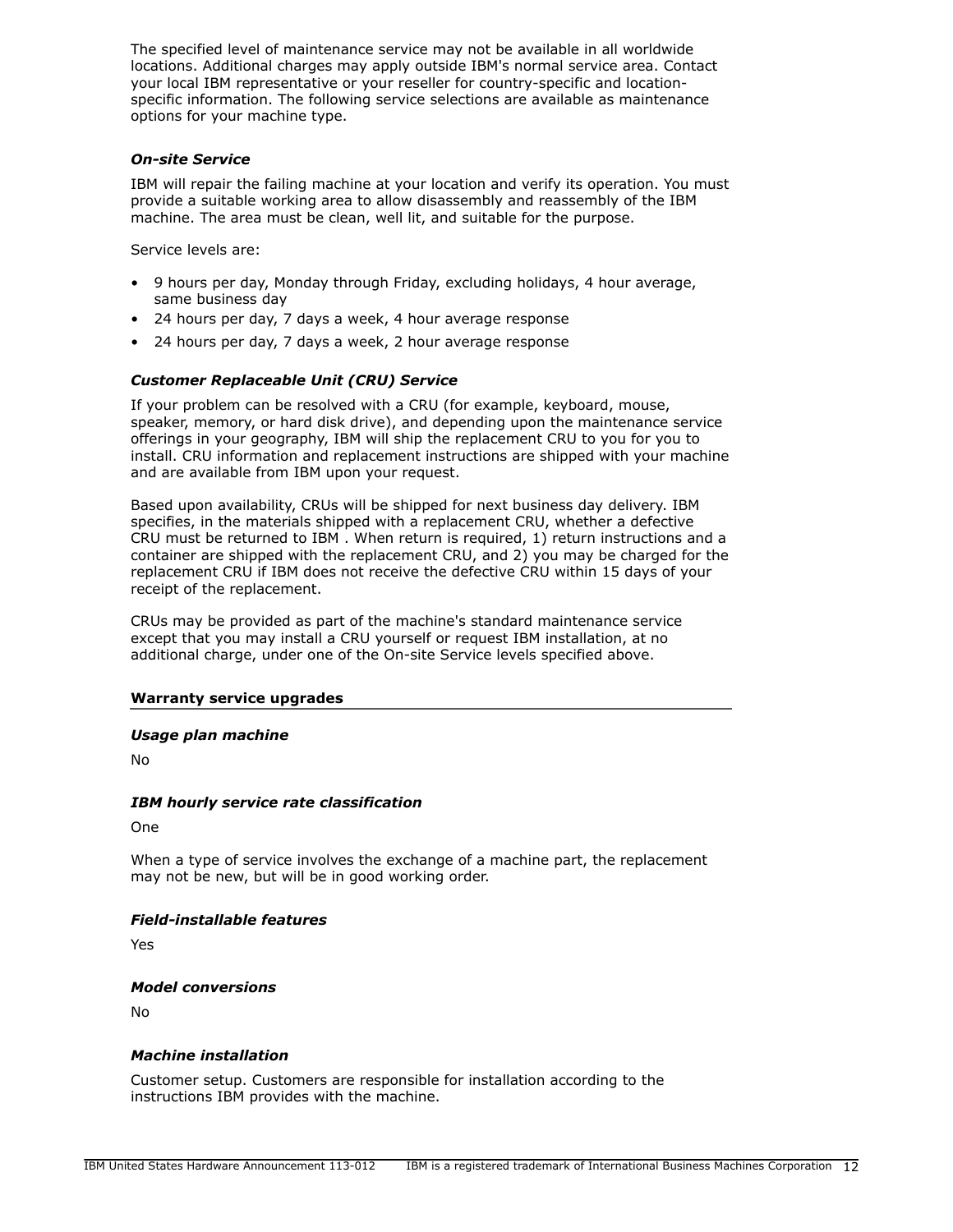No

#### *Licensed machine code*

IBM Machine Code is licensed for use by a customer on the IBM machine for which it was provided by IBM under the terms and conditions of the IBM License Agreement for Machine Code, to enable the machine to function in accordance with its specifications, and only for the capacity authorized by IBM and acquired by the customer. You can obtain the agreement at

[http://www.ibm.com/servers/eserver/support/machine\\_warranties/](http://www.ibm.com/servers/eserver/support/machine_warranties/machine_code.html) [machine\\_code.html](http://www.ibm.com/servers/eserver/support/machine_warranties/machine_code.html)

IBM may release changes to the Machine Code. IBM plans to make the Machine Code changes available for download from the IBM System Storage® technical support website

<http://www.ibm.com/storage/support/rtc>

You may also obtain updated code by contacting your IBM representative.

If the machine does not function as warranted and your problem can be resolved through your application of downloadable Machine Code, you are responsible for downloading and installing these designated Machine Code changes as IBM specifies. If you would prefer, you may request IBM to install downloadable Machine Code changes; however, you may be charged for that service.

#### *Educational allowance*

A reduced charge is available to qualified education customers. The educational allowance may not be added to any other discount or allowance.

The educational allowance is 15% for the products in this announcement.

## <span id="page-12-0"></span>**Pricing**

| type                       | Mode1 |                                                                                              |               |                   |                                      |
|----------------------------|-------|----------------------------------------------------------------------------------------------|---------------|-------------------|--------------------------------------|
| 2452                       | 780   |                                                                                              |               |                   |                                      |
|                            |       |                                                                                              |               |                   |                                      |
| 2452                       | 780   | 2001                                                                                         |               |                   |                                      |
| 2452                       | 780   | 2005                                                                                         |               |                   |                                      |
| 2452                       | 780   | 2015                                                                                         |               |                   |                                      |
| 2452                       | 780   | 3003                                                                                         |               |                   |                                      |
| 2452                       | 780   | 3705                                                                                         |               |                   |                                      |
|                            |       | Plant/                                                                                       |               |                   |                                      |
|                            |       | Field                                                                                        | <b>MES</b>    |                   |                                      |
|                            |       |                                                                                              |               |                   |                                      |
|                            |       | Plant                                                                                        | N             | N                 | N                                    |
| 4x10GbE Optical and 8x1GbE |       | Plant                                                                                        | N             | N                 | N                                    |
|                            |       | Plant                                                                                        | N             | N                 | N                                    |
|                            |       | Both                                                                                         | Y             | N                 | Y                                    |
|                            |       | Both                                                                                         | Y             | N                 | Y                                    |
|                            |       | Machine<br>2452/780/2001<br>2452/780/2005<br>2452/780/2015<br>2452/780/3003<br>2452/780/3705 | Mach/Mod/Feat | Feature<br>number | Cabl CSU<br>install removal req. (1) |

(1) Customer setup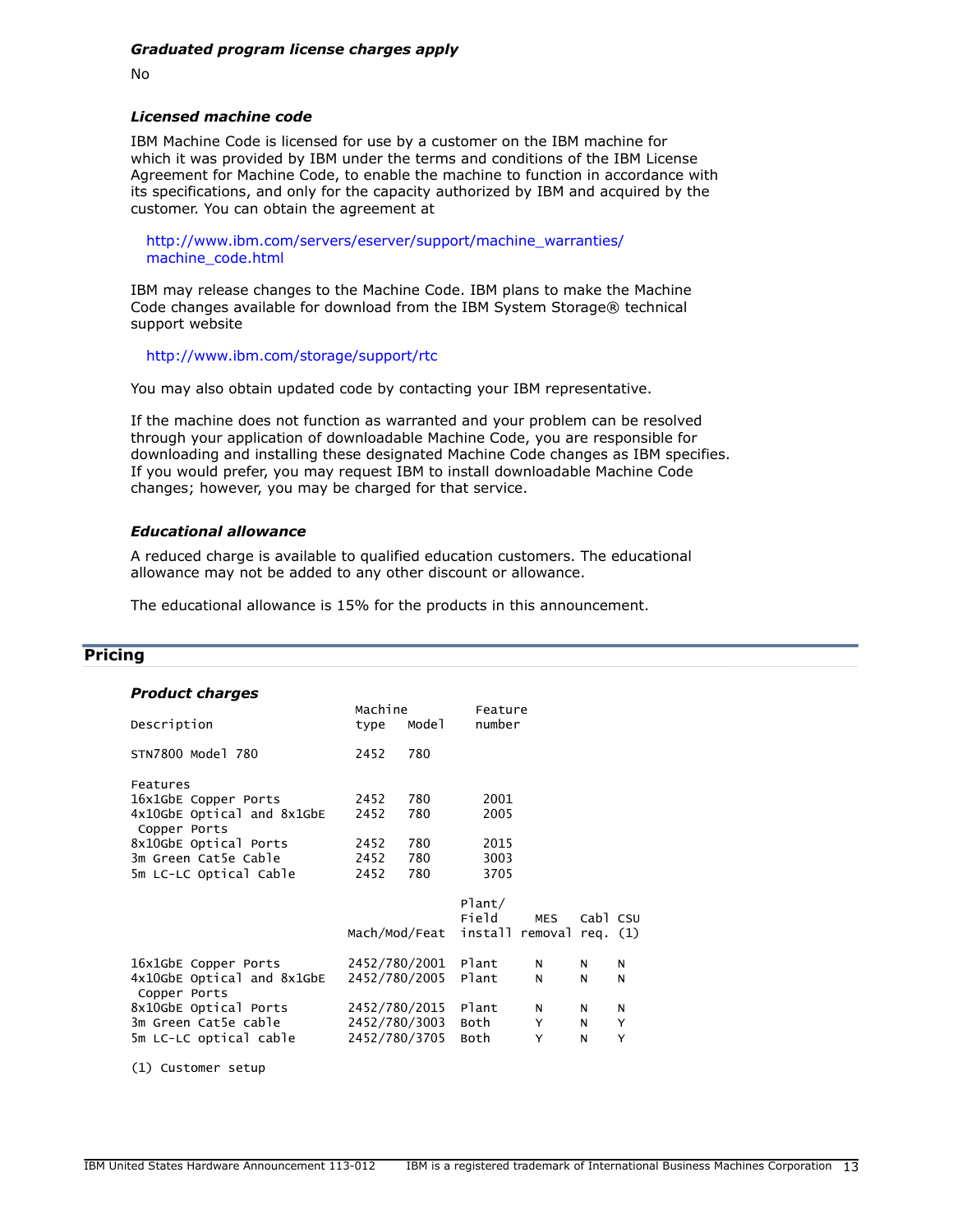#### **Pricing terms**

Prices in the following PDF prices link are suggested list prices on day of announcement for the U.S. only. They are provided for your information only. Dealer prices may vary, and prices may also vary by country. IBM list price does not include tax or shipping and is subject to change without notice.

[ENUS-113-012-LIST\\_PRICES\\_2013\\_02\\_05.PDF](http://www.ibm.com/common/ssi/cgi-bin/ssialias?infotype=AN&subtype=CA&appname=gpateam&supplier=897&letternum=ENUS113-012&attachment=ENUS-113-012-LIST_PRICES_2013_02_05.PDF)

#### *Alternative service*

## **ICA warranty upgrade**

|                    | <b>TOR</b>           |
|--------------------|----------------------|
|                    | <b>TRM</b>           |
| Machine            | on-site repair       |
| type-model-feature | $(TOR. 24 \times 7)$ |

2452-780

#### **ICA Maintenance**

|                    | TOR            | IOR             |
|--------------------|----------------|-----------------|
|                    | IBM next day   | IBM 4-hr resp.  |
|                    | on-site repair | on-site repair  |
| Machine type-model | $(9 \times 5)$ | $(24 \times 7)$ |
| 2452-780           |                |                 |
|                    |                |                 |

 2452-780-2001 2452-780-2005 2452-780-2015

#### *Annual minimum maintenance charges*

| Machine type-model             | <b>IZA</b><br><b>IBM</b><br>EasyServ<br>repair<br>(EZ) |                                                               |
|--------------------------------|--------------------------------------------------------|---------------------------------------------------------------|
| 2452-780                       |                                                        |                                                               |
| Machine type-model<br>2452-780 | IBM<br>(IOR 9 x 5)                                     | IBM<br>On-site Repair On-site Exchange<br>(IOE 9 x 5)         |
| Machine type-model<br>2452-780 | IBM<br>(IOR 24 x 7)                                    | <b>TRM</b><br>On-site Repair On-site Exchange<br>(IOE 24 x 7) |

#### **ServicePac prices**

For ServiceElect (ESA) maintenance service charges, contact IBM Global Services at 888-IBM-4343 (426-4343).

#### **IBM Global Financing**

IBM Global Financing offers competitive financing to credit-qualified customers to assist them in acquiring IT solutions. Offerings include financing for IT acquisition, including hardware, software, and services, from both IBM and other manufacturers or vendors. Offerings (for all customer segments: small, medium, and large enterprise), rates, terms, and availability can vary by country. Contact your local IBM Global Financing organization or visit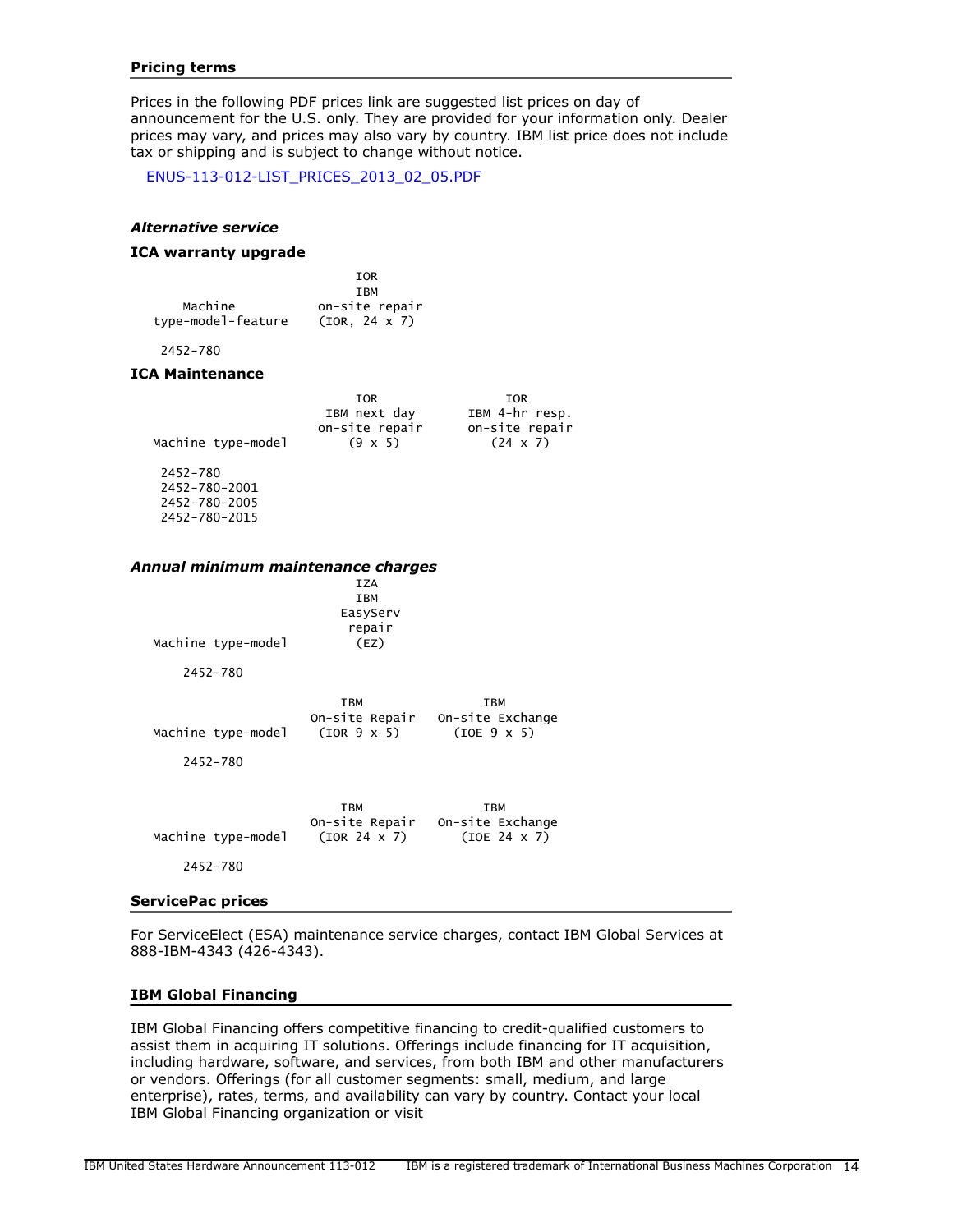#### <http://www.ibm.com/financing>

IBM Global Financing offerings are provided through IBM Credit LLC in the United States, and other IBM subsidiaries and divisions worldwide to qualified commercial and government customers. Rates are based on a customer's credit rating, financing terms, offering type, equipment type, and options, and may vary by country. Other restrictions may apply. Rates and offerings are subject to change, extension, or withdrawal without notice.

Financing solutions from IBM Global Financing can help you stretch your budget and affordably acquire the new product. But beyond the initial acquisition, our endto-end approach to IT management can also help keep your technologies current, reduce costs, minimize risk, and preserve your ability to make flexible equipment decisions throughout the entire technology lifecycle.

## <span id="page-14-0"></span>**Order now**

To order, contact the Americas Call Centers or your local IBM representative, or your IBM Business Partner.

To identify your local IBM representative or IBM Business Partner, call 800-IBM-4YOU (426-4968).

| Phone:    | 800-IBM-CALL (426-2255)                                     |
|-----------|-------------------------------------------------------------|
| Fax:      | 800-2IBM-FAX (242-6329)                                     |
| Internet: | callserv@ca.ibm.com                                         |
| Mail:     | IBM Teleweb Customer Support                                |
|           | ibm.com <sup>®</sup> Sales Execution Center, Americas North |
|           | 3500 Steeles Ave. East, Tower 3/4                           |
|           | Markham, Ontario                                            |
|           | Canada                                                      |
|           | L3R 2Z1                                                     |
|           |                                                             |

Reference: YE001

The Americas Call Centers, our national direct marketing organization, can add your name to the mailing list for catalogs of IBM products.

**Note:** Shipments will begin after the planned availability date.

#### *Trademarks*

Real-time Compression Appliance and Real-time Compression are trademarks of IBM Corporation in the United States, other countries, or both.

IBM, PartnerWorld, System Storage and ibm.com are registered trademarks of IBM Corporation in the United States, other countries, or both.

Adobe is a trademark of Adobe Systems Incorporated in the United States, and/or other countries.

Other company, product, and service names may be trademarks or service marks of others.

## *Terms of use*

IBM products and services which are announced and available in your country can be ordered under the applicable standard agreements, terms, conditions, and prices in effect at the time. IBM reserves the right to modify or withdraw this announcement at any time without notice. This announcement is provided for your information only. Additional terms of use are located at:

## <http://www.ibm.com/legal/us/en/>

For the most current information regarding IBM products, consult your IBM representative or reseller, or visit the IBM worldwide contacts page